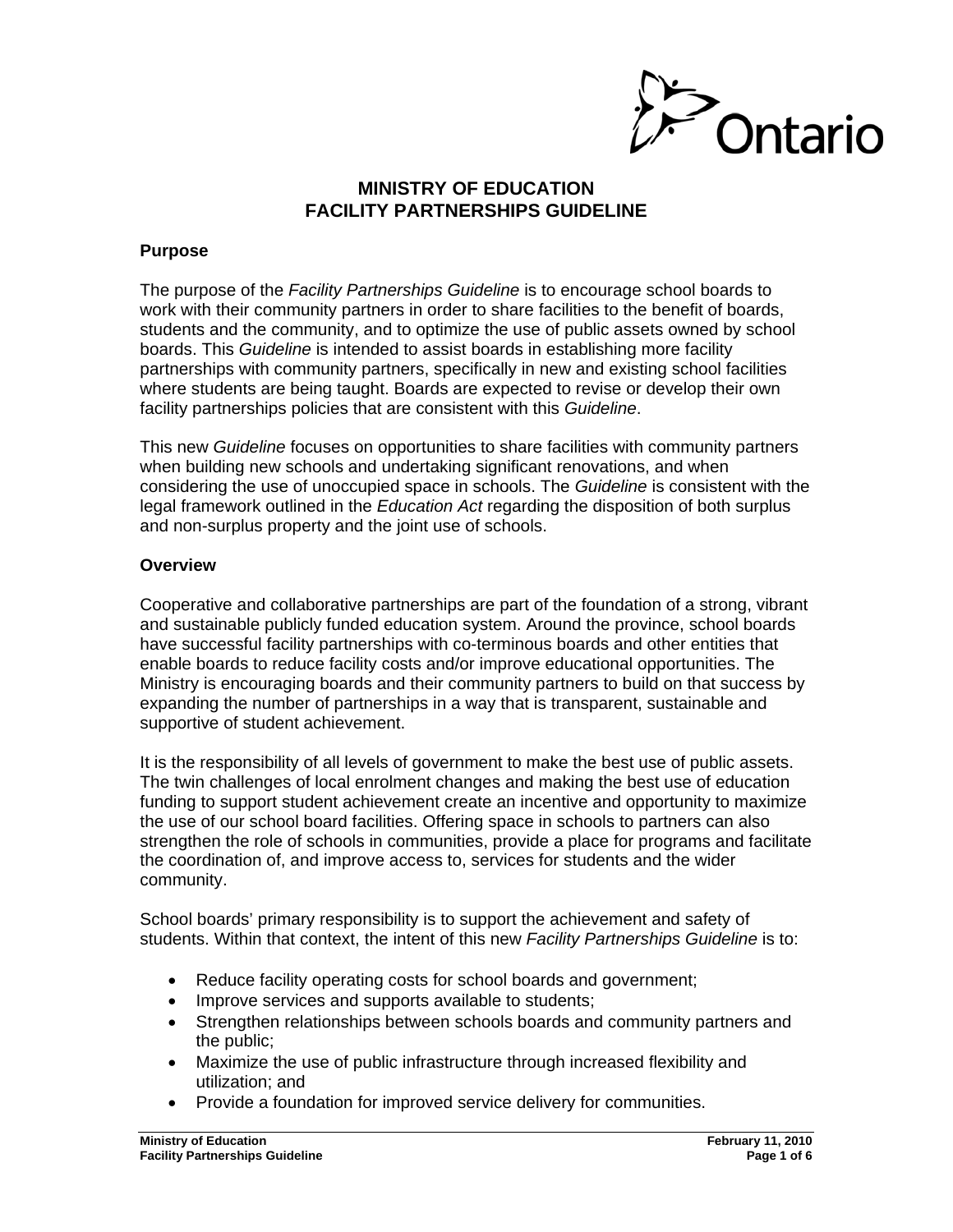The *Guideline* has five components, outlined below:

- 1. The identification of facility partnership opportunities in board planning.
- 2. The development or review of board facility partnerships policies.
- 3. The development of a process to notify community partners.
- 4. The consideration of opportunities for co-building with community partners.
- 5. The consideration of opportunities for sharing unused space in schools with community partners.

School boards have the authority to make decisions regarding their school facilities and the use of their facilities that are consistent with the *Education Act*. This *Guideline* does not prevent boards from building, renovating or closing schools or from disposing of surplus assets when required. Boards will continue to identify which schools will or will not be suitable for facility partnerships based on board-determined criteria.

Boards will continue to follow Ontario Regulation 444/98 regarding the lease or sale of surplus assets, including schools or parts of schools. Boards currently have the authority to co-build schools with other entities and to enter into a variety of facility partnerships through license or joint use agreement as outlined in paragraph 44 of subsection 171 (1), paragraph 4 of subsection 171.1 (2), and sections 183, 194 and 196 of the *Education Act*, although the *Education Act* requires Minister approval in some circumstances. While boards will continue to declare facilities and unused space surplus where appropriate, the Ministry recognizes that there are circumstances in open and operating schools where a board may not consider unused space to be surplus. These circumstances may be related to enrolment fluctuations, program changes or the size of space. Boards may choose to enter into license or joint use agreements for space that is unused but not surplus.

The *Guideline* is not intended to disrupt agreements with existing facility partners. The *Guideline* focuses on facility partnerships and does not address service or program partnerships between boards and community organizations or other entities. Strong partnerships between boards and service providers can and do exist without co-location. At the same time, experience demonstrates that the sharing of facilities may create opportunities for coordination and collaboration in service and program delivery, so boards are encouraged to build relationships with their facility partners.

The Ministry recognizes that encouraging facility partnerships will be most effective when community partners work with school boards and notify them in a timely manner when they are looking for space or considering new construction.

# **1. Facility Partnerships and Board Planning**

School boards are expected to have capital plans that address the future needs of their students. Plans should include enrolment projections, school capacity, renewal needs, potential consolidations and the construction of new schools or additions, including significant renovations.

Through this planning process, boards forecast where new schools or additions may be needed; which schools will remain well-utilized; which open and operating schools may have unused space; and which schools may be candidates for consolidation. This information will assist boards in identifying facilities that may be suitable for facility partnerships with respect to new construction and unused space in schools and in administrative buildings.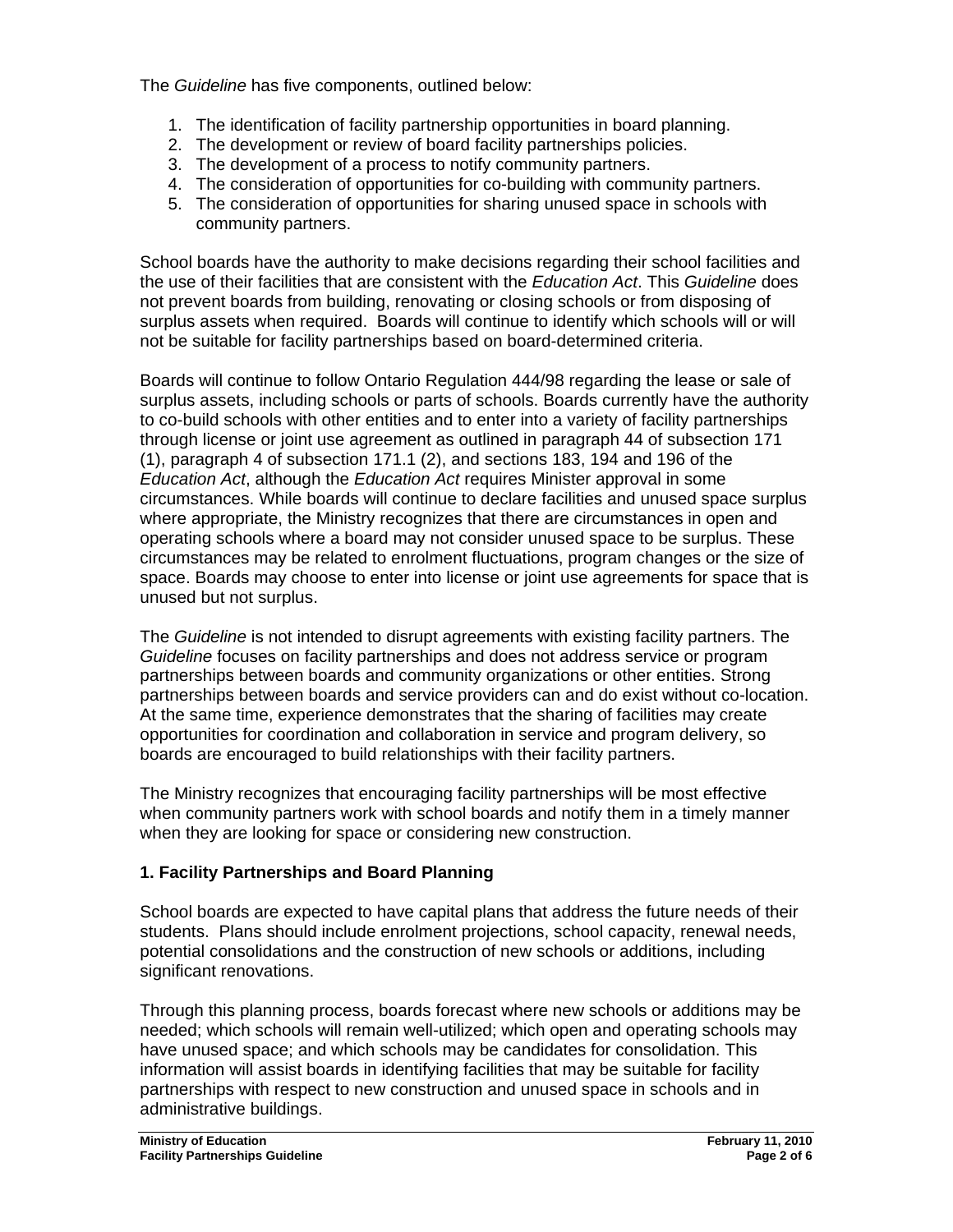Where unused space is declared surplus, boards will continue to follow the circulation process outlined in O. Reg. 444/98. Where the unused space in open and operating schools is not surplus, but is available for partnership, or where the partnership opportunity involves new construction, the information will be provided to potential partners through the notification process outlined in Section 3 below.

Boards are expected to include facility partnership information in school information profiles when undertaking accommodation review processes.

## **2. Facility Partnership Policies**

It is the role and responsibility of school boards to determine what facilities are suitable and not suitable for partnerships, what entities are suitable and not suitable facility partners, and when to enter into a partnership. The intent of the *Facility Partnerships Guideline* is to ensure that these decisions are made in a way that is transparent and consistent with student achievement and safety.

Boards are expected to develop facility partnerships policies that identify:

- Principles and criteria regarding the eligibility of partners;
- How available space in schools will be selected;
- What entities will be selected for the notification list;
- How potential partners will be notified of available space and construction plans;
- How entities will be selected for partnerships, including prioritization, if applicable.

When developing criteria regarding the eligibility of partners, boards are expected to consider the value of the partnership to students. Boards, in compliance with local bylaws, may consider both for-profit and non-profit entities, as they see fit. Boards will also incorporate the following requirements:

- Health and safety of students must be protected.
- Partnership must be appropriate for the school setting.
- Partnership must not compromise the student achievement strategy.
- Entities that provide competing education services such as tutoring services, JK-12 private schools or private colleges, and credit offering entities that are not government-funded, are not eligible partners.

At a minimum, board facility partnerships policy or policies are expected to reflect the requirements of the Ministry *Guideline*. Where a board has more than one policy related to facility partnerships, the board is encouraged to ensure all relevant policies are accessible to and understandable by the public.

Facility sharing between publicly funded school boards through co-ownership, lease or other agreements remains a priority for the Ministry and school boards. Board facility partnerships policies should not disadvantage co-terminous boards that have priority status under O. Reg 444/98.

# **3. Notification Process**

For surplus space being offered for sale or lease, boards will continue to follow the circulation process outlined in O. Reg. 444/98. For non-surplus space, boards will follow a new notification process similar to the circulation process in O. Reg. 444/98.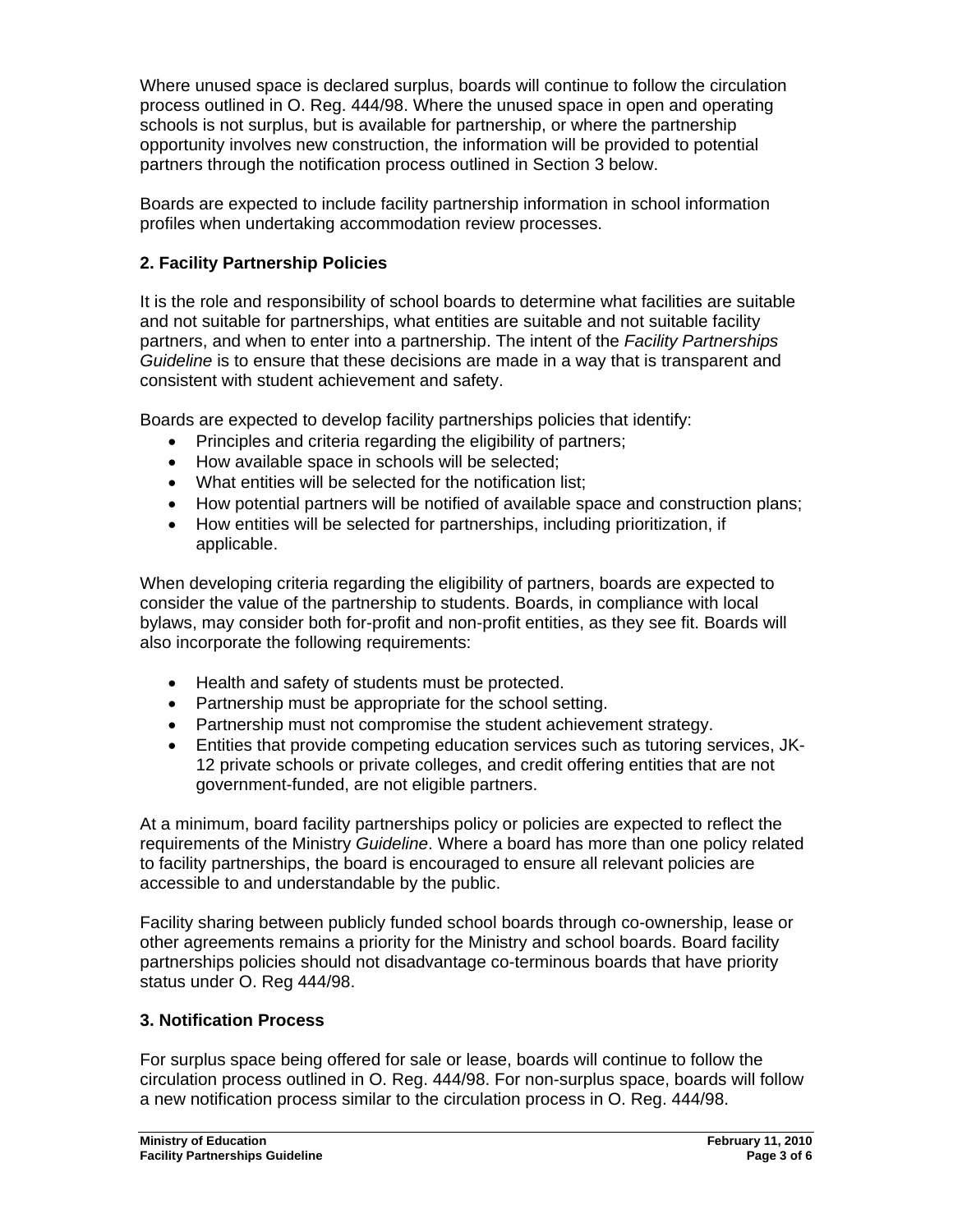For the notification process, boards are to post information on their website regarding their intention to build new schools and to undertake significant renovations and information regarding unused space in open and operating schools and administrative buildings that is available for facility partnerships. This information should be updated at least once a year in the case of space in existing schools, and as needed in the case of co-building opportunities. Boards are also expected to post on their website the name and contact information of the staff member at the board who will respond to questions regarding facility partnerships throughout the year.

Boards are also expected to inform entities on their notification list when information posted on their websites about facility partnership opportunities is updated. To create the notification list, boards will address the following requirements:

- List will reflect at a minimum the entities listed in Ontario Regulation 444/98 Disposition of Surplus Real Property.
- Boards may prioritize their notification list as they see fit.
- If childcare operators and government-funded agencies request it, they will be added to the notification list.
- Boards may add any other entity to their notification list based on their facility partnerships policy.

Boards are expected to hold a public meeting once a year to discuss potential facility partnership opportunities with the community and/or to listen to what needs or plans community partners may have. Boards are expected to notify the entities on their notification list and the general public about the meetings. Boards that cover a large geography may want to consider holding meetings in more than one community over time.

## **4. Co-building with Community Partners**

The construction of new schools, additions and renovations represents a significant public investment in a long-term asset. It is also an opportunity to leverage other infrastructure investments by co-building with entities that provide services and programs for children, their families and the broader community. For example, a municipality may seek to build an adjoining community centre or childcare centre.

The Ministry's objective is to give potential partners enough time to evaluate their own need for a new facility and to identify funding sources. As part of the planning process, when considering building a new school or undertaking a significant addition or renovation, boards are expected to notify the entities on their notification list 1 to 3 years prior to the potential construction start date. Boards should provide as much information as possible about their plans and the site to support potential partners in determining the project's suitability for their purposes.

The notification should be supported by a board resolution. Boards do not need to have an identified source of funding or Ministry approval when they notify their partners of their plan or intention to build. Similarly, plans to build may be contingent on board decisions that have not yet been made.

Once notified, entities may express their interest in co-building with the board. The board will then evaluate the expressions of interest to select partner(s) based on its facility partnerships policy. The Minister's approval may be required depending on the provision under the *Education Act* authorizing the transaction. Partnership agreements cannot be finalized until both the board and the partner/s have an approved source of funding.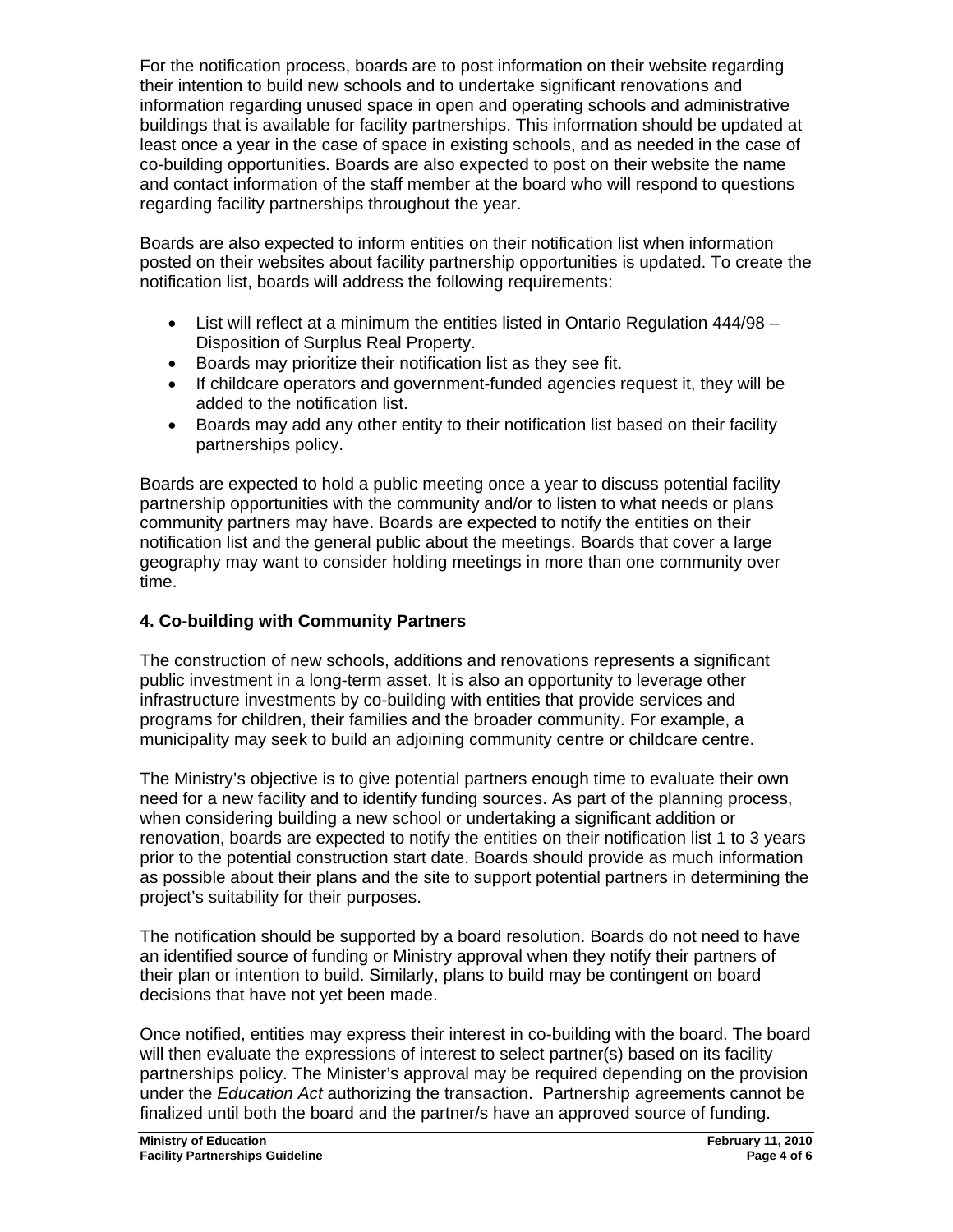When seeking Ministry approval to proceed with new construction or major renovation projects, boards are expected to demonstrate that they have considered potential partnerships. The Ministry prefers that boards and facility partners have ownership of their respective portions of the facility, where the portions are sizeable.

Boards should encourage community partners to provide notification to the board when community partners have proposals or plans to build their own new facilities. Boards should enable community partners to provide this information directly or during the facility partnership-related public meetings held by the board. When building or renovating schools, school boards and the Ministry often have deadlines related to student accommodation needs or funding parameters. School boards are expected to make their timelines clear to potential partners and may establish policies to ensure that timelines are maintained.

# **5. Sharing Unused Space in Existing Schools with Community Partners**

The Ministry expects that boards will review underutilized open and operating schools and administrative facilities for their suitability for partnership, based on criteria outlined by the board. As a starting point, boards should review facilities that have been 60 percent utilized or less for two years and/or have 200 or more unused pupil places, and then should extend their review to other potentially suitable facilities. Boards must consider the space needs of existing educational programming and initiatives.

The Ministry recognizes that available space is not the only criteria for selecting schools for partnerships. Boards will also consider issues related to student safety, the board's student achievement and pupil accommodation strategies (including those that may result in school consolidations), zoning and site use restrictions, facility condition, the configuration of space and the ability to separate the space used by partners from the space used by students, among other factors. These factors should be outlined in the board's facility partnerships policy.

If the space is both suitable for facility partnerships and is available for the long-term, boards are expected to consider declaring the space surplus and circulating it for lease through Reg. 444/98. If the space is suitable for facility partnerships but is not surplus to board needs, boards are expected to follow the notification process outlined in the *Guideline*. This notification should be supported by a board resolution. Boards are expected to provide information about the available space, including but not limited to size, location, facility amenities, and required renovations, if needed.

Entities may then express their interest in using the space. Boards will evaluate the expressions of interest to select partner(s) based on their facility partnerships policy. Boards then may enter into a license or joint use agreement. The Minister's approval may be required depending on the provision under the *Education Act* allowing the transaction.

### **6. Partnership Agreements and Cost-Recovery**

Boards are responsible for providing clear instructions to potential partners regarding their rights and responsibilities as tenants, including maintenance standards and the applicability, or the lack thereof, of board user policies, including accessibility and inclusiveness policies. Boards are responsible for ensuring proper legal agreements that respect the *Education Act* and protect their rights.